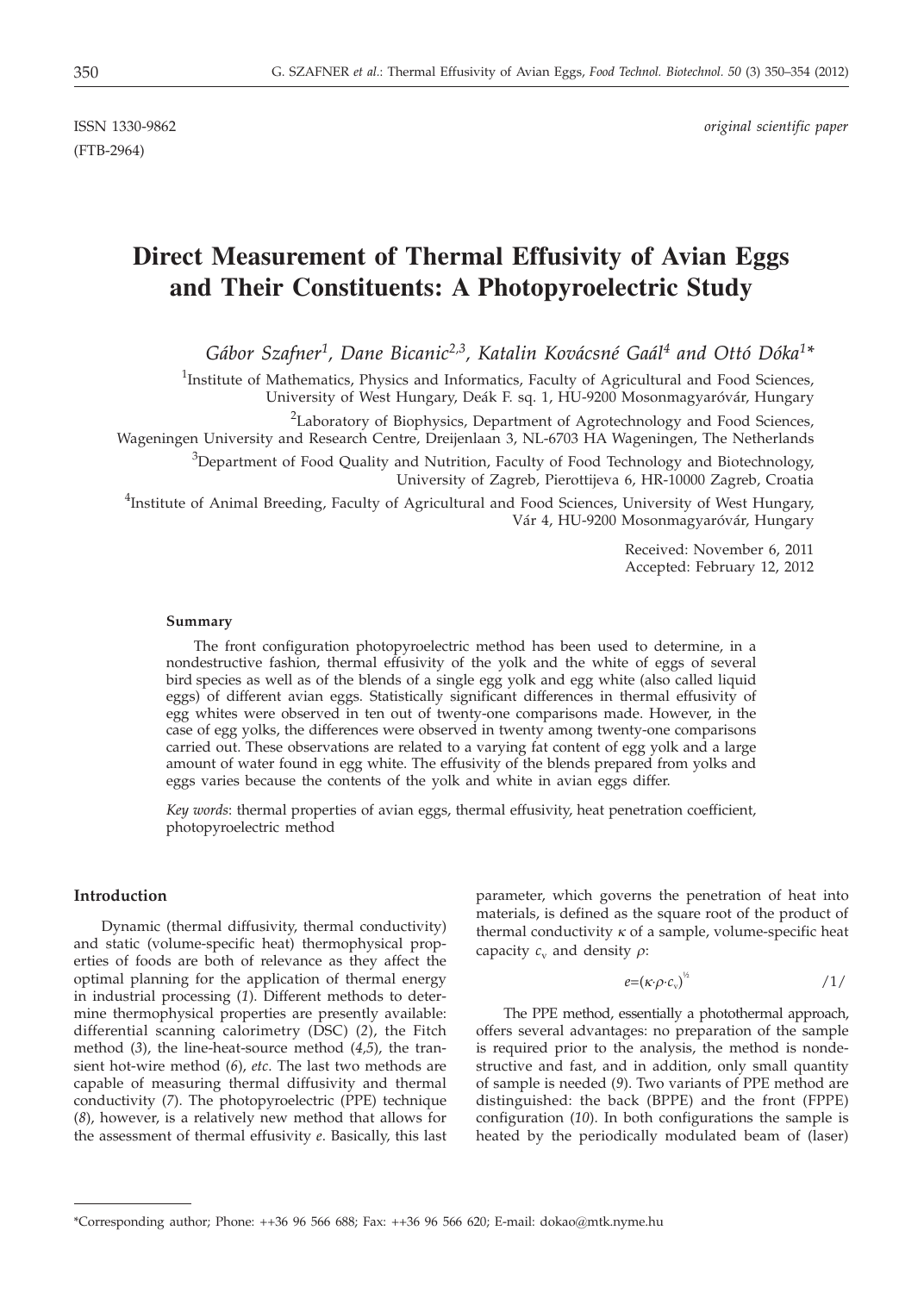radiation. The difference between the two configurations is in the orientation of the incident radiation relative to the test sample. While in the BPPE configuration the sample is directly irradiated from above, in the FPPE geometry the radiation impinges on the backside of the pyroelectric sensor carrying the test sample. In the BPPE configuration, the thickness of the sample is important when the sample is thermally thick (*i.e.* its physical thickness is larger than the thermal diffusion length at a given modulation frequency), as the heat generated due to absorption cannot warm up the pyroelectric foil. In the FPPE configuration, however, the radiation impinges initially on the absorbing pyroelectric foil and therefore the thickness of the sample plays no role of significance in the generation of the PPE signal (*11*).

Eggs and the products derived from eggs are the raw materials often processed by the baking and dried pasta industries. In addition, fresh eggs and products such as mayonnaise and salad dressings that are rich in egg content are in the current trade flow. The eggs are consumed mainly because of their high biological value, as well as their vitamin (almost all types of vitamins are present) and protein content (*12*).

Specific heat and thermal conductivity of yolk and white (two major constituents of eggs) and of their blends have been determined previously (*13*). The composition of eggs, especially the water and fat content, affects their thermophysical properties (*14*). For example, hen's egg yolk contains (in %): protein 16.5, fat 31.2, water 49.7, minerals 1.7 and other constituents 1.9. On the other hand, hen's egg white contains typically (in %): water 87.6, protein 10.6, minerals 0.7, fat 0.01 and residual compounds 1.1. The dry matter content of hen's egg yolk is 48–50 %, some 80 % of this is water-soluble, while the remaining 20 % is the fat-soluble plasma (*15*). The composition of various avian eggs differs greatly (*16*): *e.g.* the yolk of a duck's egg contains (in  $\%$ ): water 43.51, protein 16.0, fat 37.25 and ash 1.59 (*17*), which is very much different from the composition of hen's egg.

The objective of the study described in this paper is to determine thermal effusivity of egg yolk and white from different avian eggs by means of the FPPE method. In addition, thermal effusivity of the blends containing one egg yolk and one egg white has also been studied.

#### **Theoretical Background**

Standard manner to obtain thermal effusivity is to calculate this quantity from the independent measurements of  $\kappa$ ,  $c_v$  and  $\rho$ . Unlike this, FPPE is the method capable of measuring the effusivity directly, *i.e.* by a single measurement. In the FPPE measurement the detector is a thin pyroelectric polyvinylidene fluoride (PVDF) foil with metallized coating on both sides. The absorption of the modulated laser radiation at the rear side of the foil (painted black) generates periodic heating. The subsequent temperature rise of the pyroelectric foil is accompanied by a larger change of polarized charge density  $\Delta Q_p$  and the current between the two sides of the foil (*18*). If the electrodes are attached to both sides of the pyroelectric foil, the polarisation current  $I_p$  is given by:

$$
I_{\rm p} = \frac{\Delta Q_{\rm p}}{\Delta t} \tag{2}
$$

where  $\Delta t$  is the time interval.

The temperature of the irradiated pyroelectric foil varies with the same periodicity as that of the modulation frequency *f* itself. Consequently, a change of charge density  $\Delta Q_p$  induced at the angular modulation frequency  $\omega$ =2 $\pi f$  by such temperature variations leads to an oscillating voltage  $V(\omega)$ , commonly termed as the FPPE signal. This latter is detected at the modulation frequency *f* by means of the two-phase lock-in amplifier (*19*) and its magnitude *V*(*w*) can be expressed as (*20*):

$$
V(\omega) = \frac{p \cdot L_{\rm p} \cdot \Theta_{\rm p}}{\varepsilon \cdot \varepsilon_0} \tag{3}
$$

where *p* is the pyroelectric coefficient,  $\Theta_p$  and  $L_p$  are the temperature and the thickness of the PVDF foil respectively, while  $\varepsilon$  and  $\varepsilon_0$  are the dielectric constant of the PVDF foil and the permittivity constant of vacuum, respectively. Thermal effusivity  $e_s$  of the unknown sample is then deduced from FPPE signals  $V_s$  and  $V_r$  obtained under identical experimental conditions from the sample of interest and the reference substance (such as water for example) of known thermal effusivity *e*r*, i.e*:

$$
e_{\rm s} = \frac{e_{\rm r} \cdot V_{\rm r}}{V_{\rm s}} \tag{4/}
$$

Eq. 4 is valid only under some special experimental conditions, namely if the sensor is opaque and thermally thin and the sample is thermally thick. The biaxially stretched piezo PVDF foil used in this study was 25 µm thick, which is much shorter than the thermal diffusion length in the foil  $(147 \mu m)$  at modulation frequency of 0.5 Hz (*21*). The physical thickness of the sample can be readily deduced from its cylindrically shaped volume  $(400 \mu L)$ . In our experiment the thickness of the sample as well as of the reference substance (water) was approx. 2 mm, while at 0.5 Hz the thermal diffusion length of water was about 298 µm. Although the exact value of thermal diffusion length in egg samples is not known, based on a high water content in egg white, it can be concluded that the samples are also thermally thick.

## **Materials and Methods**

Seven avian eggs (of hens, Chinese hens, geese, ducks, guineafowls, quails and pheasants) were studied; three eggs of each bird species were selected for investigation. After breaking the egg (with hands), the white and the yolk were carefully separated; these two constituents were used at a later stage to produce the blends. The series of blends (one blend for each sort) was prepared by mixing the white (W) and the yolk (Y) of the egg from each bird species as shown in Fig. 1.

The homogeneity of blends was accomplished by manual mixing (using a small spatula) and the degree of homogenization was eventually estimated by a visual inspection. The actual duration of mixing depends on the ratio of egg yolk and white. Obviously, if the content of egg white in a blend is high, it takes longer to obtain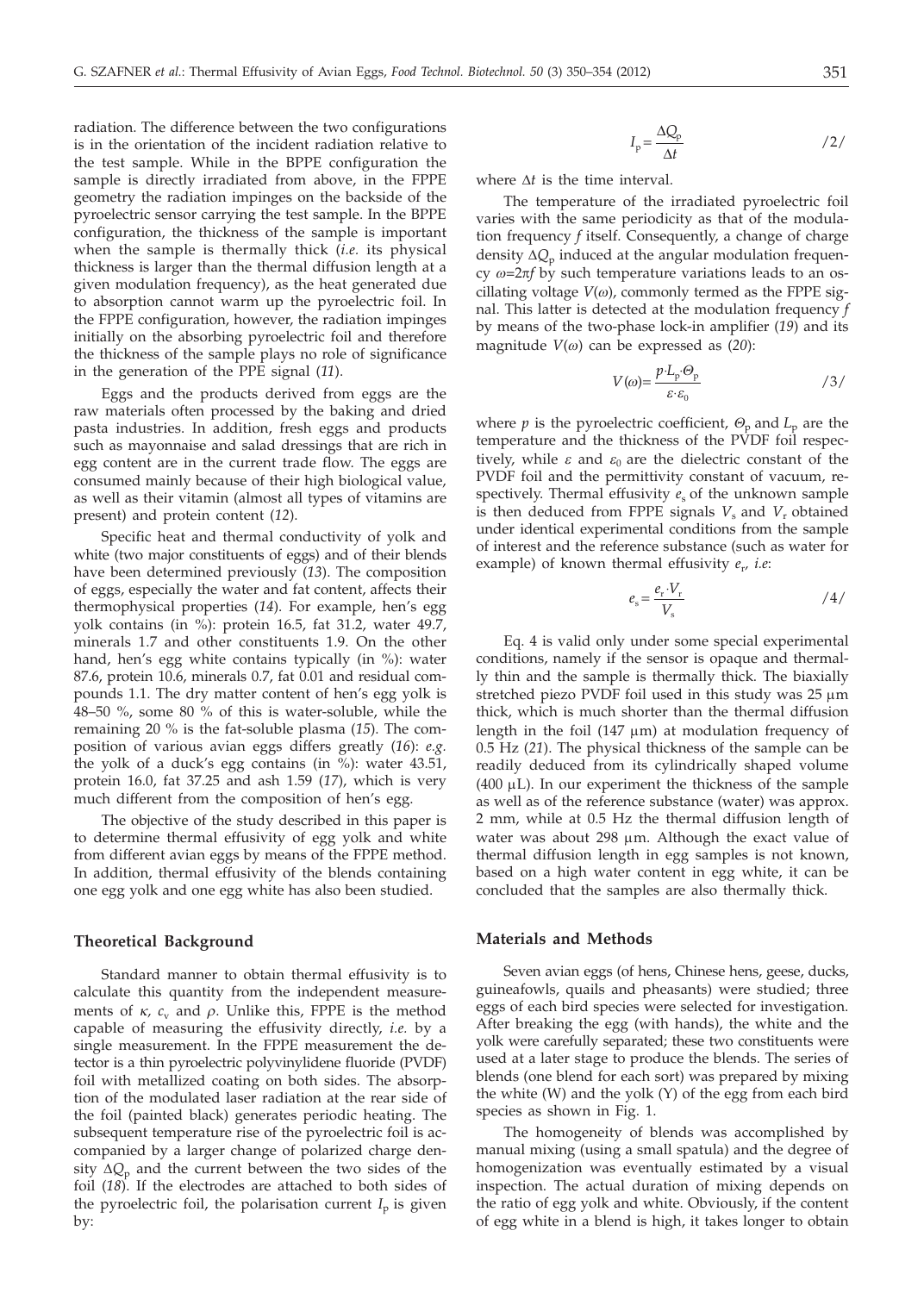

**Fig. 1**. The scheme showing the sequence of steps followed when preparing the samples for analysis by FPPE method. The egg yolk (Y) and egg white (W) from an egg (E) were separated manually. The blend (B) was prepared from the yolk and the white of the single egg. The FPPE studies were performed with Y, W and B of all avian eggs

homogeneous samples. In order to eliminate air bubbles, which can potentially influence the thermal contact between the sample and the pyroelectric foil, the blends were manually agitated for 3 min at 297 K. Three independent measurements were performed of each of the twenty-one samples (seven samples of egg white, seven of egg yolk and seven blends); the quantity of the sample used for the analysis was the same  $(400 \mu L)$  in all experiments.

The FPPE measurements were conducted using a home-made experimental set-up shown in Fig. 2. The radiation source was a continuous-wave He-Ne laser emitting 3.6 mW at 632 nm. The laser beam was modulated using an electro-optical chopper driven by the



**Fig. 2**. The schematic diagram of the home-made set-up for FPPE measurements

TTL signal provided by the lock-in amplifier. The modulated laser beam was directed at the blackened rear side of the PVDF foil by means of a plane mirror, and an FPPE signal fed to the lock-in amplifier interfaced with the computer for data processing. Blackening of the rear surface of the foil in this FPPE configuration is essential because it ensures that the radiation of the incident laser beam will be completely absorbed regardless of the excitation wavelength. The sequence of 256 successive readouts of the FPPE signal from the lock-in amplifier were measured for a single sample load, and the calculated average value was taken as a representative signal.

#### **Results and Discussion**

The magnitude of FPPE signal depends on the modulation frequency *f*. For practical reasons it is preferable to operate the FPPE set-up at frequencies that are within the linearity range of the FPPE signal  $vs. f^{1/2}$  plot. Outside the linearity range the FPPE signal shows a tendency towards saturation. In the FPPE measurements performed on distilled water for 0.1 Hz<*f*<4 Hz, the amplitude of the FPPE signal was shown to be linear with *f* 1/2 in a range extending from 0.1 to 2 Hz. Fig. 3 displays the amplitude of the FPPE signals for distilled water and the yolk of the hen's egg; both are linear within the frequency range of interest. Because of the favourable signal to noise ratio, the modulation frequency of 0.5 Hz was eventually selected for the remaining measurements.



Fig. 3. The FPPE amplitude obtained from distilled water  $(\triangle)$ and egg yolk  $(\Box)$  plotted *vs.* the square root of the modulation frequency *f*

To calibrate the response of the given experimental set-up, the FPPE signal from distilled water needs to be measured (at 0.5 Hz). The value of thermal effusivity of distilled water at room temperature was taken from the literature (*21,22*). Then FPPE signals from yolks and whites from different avian eggs were measured. Once FPPE signals from the unknown sample and the reference sample (water) are available, thermal effusivity *e* of the sample can be calculated from Eq. 4. Data shown in Table 1 represent the average values of three inde-

Table 1. Thermal effusivity of egg yolk, egg white and the blends of a single egg yolk and egg white for various avian eggs

| <b>Species</b> | Yolk        | White                             | Blend of a<br>single egg yolk<br>and white |  |  |  |  |
|----------------|-------------|-----------------------------------|--------------------------------------------|--|--|--|--|
|                |             | $(W \cdot s^{1/2})/(m^2 \cdot K)$ |                                            |  |  |  |  |
| duck           | $1038 + 2$  | $1517 + 5$                        | $1172 + 3$                                 |  |  |  |  |
| guineafowl     | $1049 + 5$  | $1475 + 16$                       | $1267+23$                                  |  |  |  |  |
| pheasant       | $1055 + 6$  | $1471 + 13$                       | $1261+16$                                  |  |  |  |  |
| goose          | $1065+2$    | $1530+8$                          | $1278 + 6$                                 |  |  |  |  |
| Chinese hen    | $1086 + 4$  | $1538 + 8$                        | $1265+5$                                   |  |  |  |  |
| hen            | $1122 + 31$ | $1511+21$                         | $1305 + 3$                                 |  |  |  |  |
| quail          | $1144 + 5$  | $1519 + 4$                        | $1354 + 8$                                 |  |  |  |  |
|                |             |                                   |                                            |  |  |  |  |

The results are expressed as mean values±standard deviation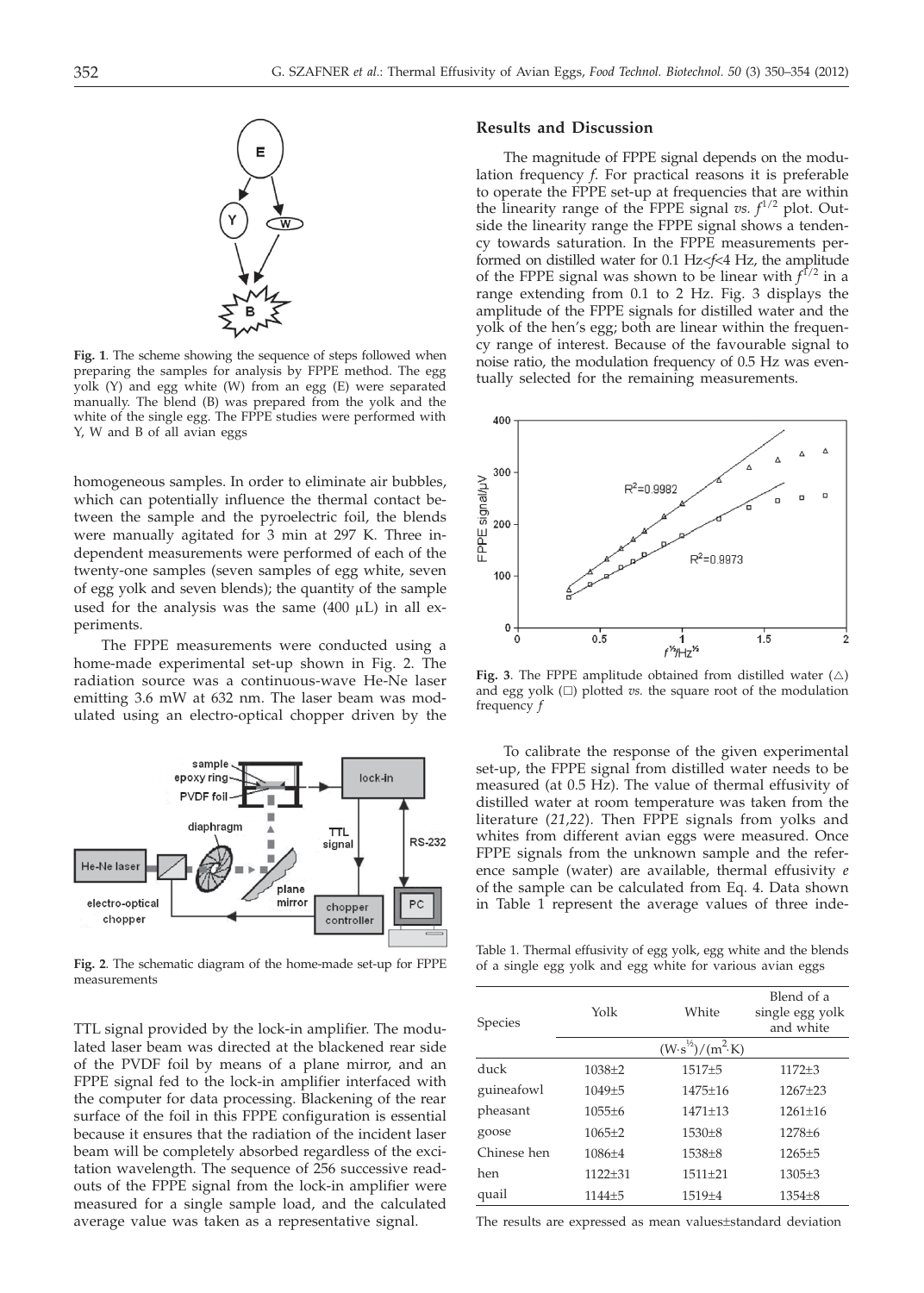| Species     | guineafowl |      | pheasant |   | goose |  | Chinese hen |  | hen |   |  | quail |   |      |  |   |  |
|-------------|------------|------|----------|---|-------|--|-------------|--|-----|---|--|-------|---|------|--|---|--|
| duck        | ÷          | $^+$ |          | # | ∸     |  | #           |  |     | ₩ |  |       | # | $^+$ |  | ₩ |  |
| guineafowl  |            |      |          | # |       |  | #           |  |     |   |  |       | # | $^+$ |  |   |  |
| pheasant    |            |      |          |   |       |  | #           |  |     |   |  |       | # | +    |  |   |  |
| goose       |            |      |          |   |       |  |             |  |     |   |  |       | # | +    |  | # |  |
| Chinese hen |            |      |          |   |       |  |             |  |     |   |  |       | # |      |  |   |  |
| hen         |            |      |          |   |       |  |             |  |     |   |  |       |   |      |  |   |  |

Table 2. Results of the statistical analysis (F- and *t*-tests)

\*refers to a significant difference between the pairs of different egg whites, while # is related to a significant difference between the two different egg yolks. Finally, symbol + is reserved for blends prepared from the yolk and white of an egg (p=0.95)

pendent measurements. Clearly, *e* values of an egg yolk are significantly lower than those of egg white; this trend was true for all eggs independently of the bird species. Thermal effusivity of egg yolk varies between 1030 and 1150 (W·s<sup>1/2</sup>)/(m<sup>2</sup>·K), while for egg white effusivity spans<br>the range of values extending from 1470 to 1545 (W<sub>1</sub>, s<sup>1/2</sup>)/ the range of values extending from 1470 to 1545  $(W \cdot s^{\frac{1}{2}})$ /  $(m^2 K)$ . As for the blends, thermal effusivities found are<br>hetween exalues of a pure egg volk and a pure egg white between *e* values of a pure egg yolk and a pure egg white.

Higher effusivity of an egg white is due to its larger water content and lower amount of fat (duck, goose, Chinese hen, hen, quail). Likewise, lower effusivity of egg yolk is ascribed to the lower water content and reduced amount of fat (duck, guineafowl, pheasant, goose, Chinese hen). Consequently, in the case of a blend, the effusivity is expected to be influenced not only by effusivities of egg yolk and egg white, but also by their mass ratio. This is clearly seen when comparing the hen's and quail's eggs; it can be noticed that effusivities of egg yolks are the highest, while the same trend is not observed for the egg whites. On the other hand, thermal effusivities of blends (liquid eggs) are largest in these two cases, which is due to the relatively high egg white to egg yolk mass ratio.

The experimental data were statistically analyzed by applying the F and *t*-tests at p=0.95 level; the outcome is shown in Table 2. Seven different avian eggs were investigated, which implies  $(7\times6)/2=21$  possible comparisons for each parameter of interest. With the total number of parameters of three, the overall number of meaningful comparisons amounts to 63.

Table 2 indicates that in a majority of cases F- and *t*-tests at p=0.95 level show significant differences. However, in five cases (guineafowl/hen, guineafowl/quail, pheasant/hen, pheasant/quail and pheasant/duck), significant differences in thermal effusivity of egg yolk, egg white and the yolk/white blends were observed. This is evident in Table 2 from three symbols (\*, # and +) appearing in five row/column intersections. In nine cases the effusivity of egg yolk (but not of the egg white) and of blend (symbols # and +) shows significant differences. Finally, the white and the yolk (but not the blend) of the egg displayed significant differences in four cases. There was only one case (duck/guineafowl) in which thermal effusivity of the egg white and the blend differs significantly. For pheasant/guineafowl and Chinese hen/goose comparisons significant difference was observed only in egg yolks. Remarkable is the fact that thermal effusivity of yolk differs significantly for all eggs with the exception of duck/guineafowl comparison. At the same time,

egg whites are significantly different in only ten out of 21 comparisons, presumably due to the high water content in the egg white. For a blend of a single egg, effusivity is influenced (see Table 1) by the effusivities of the egg yolk and white as well as by the yolk/white ratio for different classes of eggs.

# **Conclusion**

The home-made experimental set-up was demonstrated to be capable of measuring thermal effusivity of different egg constituents in a simple and rapid manner. Thermal effusivities of egg yolk and white are characteristic for the specific avian egg, as confirmed by statistical analysis. The observed differences among thermal effusivities of egg yolk are greater than those found for egg white; this is ascribed to various contents of water and fat. Furthermore, effusivities of the blends prepared from a single egg differ from the effusivity of egg yolk or egg white of the very same egg.

Direct measurement of effusivity can be important in the confectionary industry where eggs characterized by a high content of egg white are preferred. Other potential applications include the preparation of foam and the production of pastas.

It has already been stated that thermal effusivity of a material sample can be computed provided that its density, specific heat and thermal conductivity are known. An attempt was made here to compare thermal effusivity of hen's eggs obtained directly by this FPPE experiment, and the effusivity calculated from the literature data for  $\kappa$ ,  $\rho$  and  $c_v$  (13); no significant difference between the two values was found. In the absence of the literature data for thermal effusivity, the measurements of  $\kappa$ ,  $\rho$  and  $c_v$ , although independent and time consuming, are indispensable. This problem is, however, conveniently circumvented by the FPPE method, which permits a rapid, direct and accurate measurement of thermal effusivity providing substantial savings in terms of both, investment cost and time.

## *Acknowledgements*

This research was partially supported by the European Union and co-financed by the European Social Fund in the frame of the project 'Talentum – Development of the complex condition framework for nursing talented students at the University of West Hungary', project ID: TÁMOP 4.2.2.B-10/1-2010-0018.